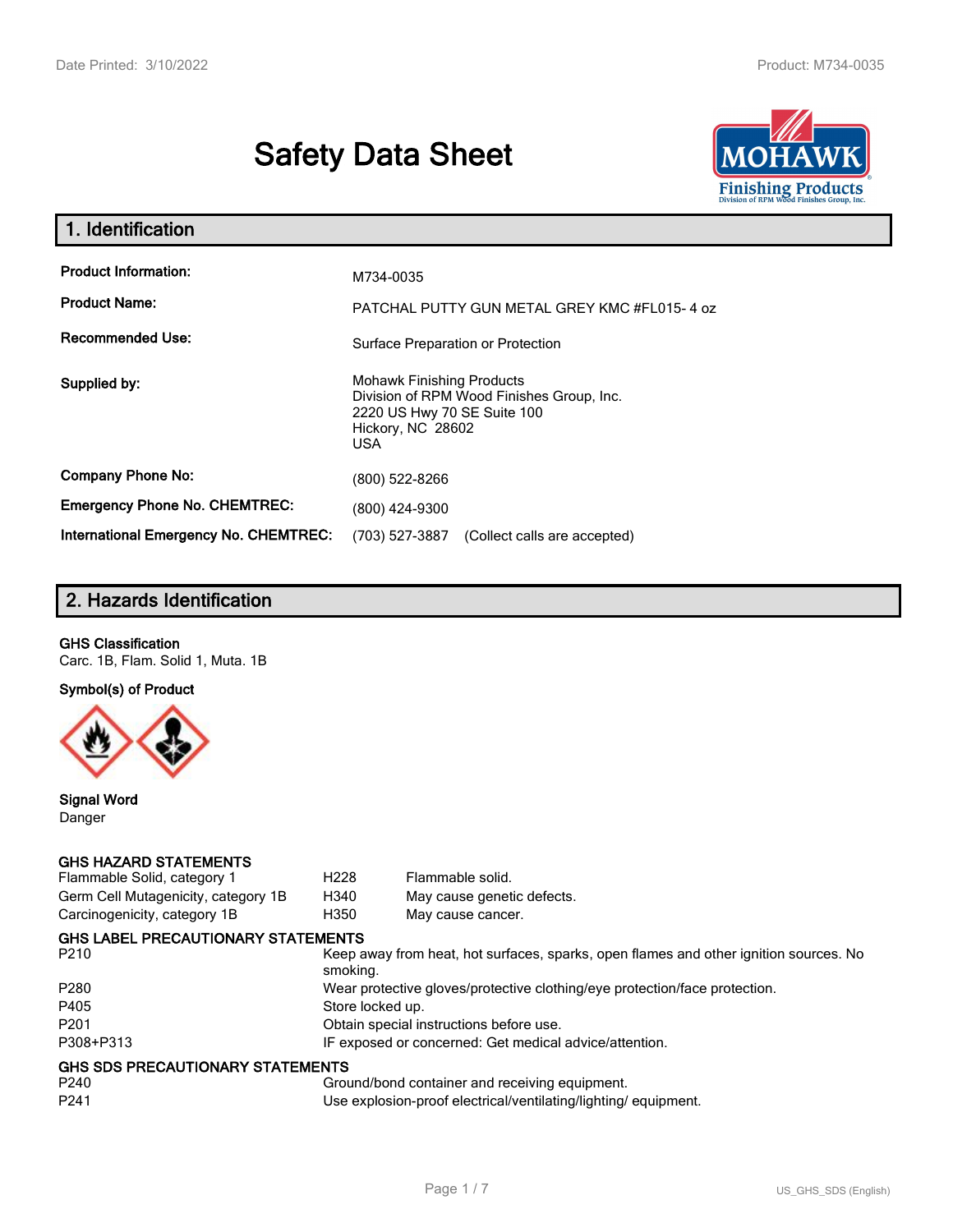# **3. Composition/Information on ingredients**

| <b>Chemical Name</b>         | CAS-No.    | Wt. %       | <b>GHS Symbols</b> | <b>GHS Statements</b> |
|------------------------------|------------|-------------|--------------------|-----------------------|
| crystalline silica           | 14808-60-7 | 40-55       | No Information     | No Information        |
| petroleum distillate         | 64742-48-9 | 25-40       | GHS08              | H304-340-350          |
| modified complex hydrocarbon | 64742-60-5 | $2.5 - 10$  | GHS07              | H332                  |
| mixed glycercides            | 68308-54-3 | $2.5 - 10$  | No Information     | No Information        |
| polyethylene wax             | 8002-74-2  | $2.5 - 10$  | GHS07              | H332                  |
| titanium dioxide             | 13463-67-7 | $0.1 - 1.0$ | GHS08              | H351                  |

The exact percentage (concentration) of ingredients is being withheld as a trade secret.

The text for GHS Hazard Statements shown above (if any) is given in the "Other information" Section.

# **4. First-aid Measures**



FIRST AID - EYE CONTACT: IF IN EYES: Rinse cautiously with water for several minutes. Remove contact lenses, if present and easy to do. Continue rinsing. If eye irritation persists: Get medical advice/attention.

FIRST AID - SKIN CONTACT: IF ON SKIN: Gently wash with plenty of Soap and Water. If skin irritation occurs: Get medical advice/ attention.

FIRST AID - INGESTION: IF SWALLOWED: rinse mouth. Do NOT induce vomiting. IF exposed or if you feel unwell: Call a POISON CENTER or doctor/physician.

FIRST AID - INHALATION: IF INHALED: If breathing is difficult, remove victim to fresh air and keep at rest in a position comfortable for breathing. IF exposed or if you feel unwell: Call a POISON CENTER or doctor/physician.

# **5. Fire-fighting Measures**

**SPECIAL FIREFIGHTING PROCEDURES:** Evacuate all persons from the fire area to a safe location. Move non-burning material, as feasible, to a safe location as soon as possible. Fire fighters should be protected from potential explosion hazards while extinguishing the fire. Wear self-contained breathing apparatus (SCBA) and full fire-fighting protective clothing. Thoroughly decontaminate all protective equipment after use. Containers of this material may build up pressure if exposed to heat (fire). Use water spray to cool fire-exposed containers. Use water spray to disperse vapors if a spill or leak has not ignited. This precaution will help prevent the accumulation of an explosive vapor-air mixture after the initial fire is extinguished.

**FIREFIGHTING EQUIPMENT:** This is a NFPA/OSHA flammable solid. Follow NFPA 400, Chapters 5 and 13 for fire protection and fire suppression. Use a dry chemical, carbon dioxide, or similar ABC fire extinguisher for incipient fires. Water may be used to cool and prevent rupture of containers that are exposed to heat from fire.

## **6. Accidental Release Measures**

#### **ENVIRONMENTAL MEASURES:** No Information

**STEPS TO BE TAKEN IN CASE MATERIAL IS RELEASED OR SPILLED:** Follow personal protective equipment recommendations found in Section VIII. Personal protective equipment needs must be evaluated based on information provided on this sheet and the special circumstances created by the spill including; the material spilled, the quantity of the spill, the area in which the spill occurred, and the training and the expertise of employees in the area responding to the spill. Never exceed any occupational exposure limits. Shut off ignition sources; including electrical equipment and flames. Do not allow smoking in the area. Do not allow the spilled product to enter public drainage system or open waterways.

## **7. Handling and Storage**



**HANDLING:** Avoid inhalation and contact with eyes, skin, and clothing. Wash hands thoroughly after handling and before eating or drinking. In keeping with safe handling practices, avoid ignition sources (smoking, flames, pilot lights, electrical sparks); ground and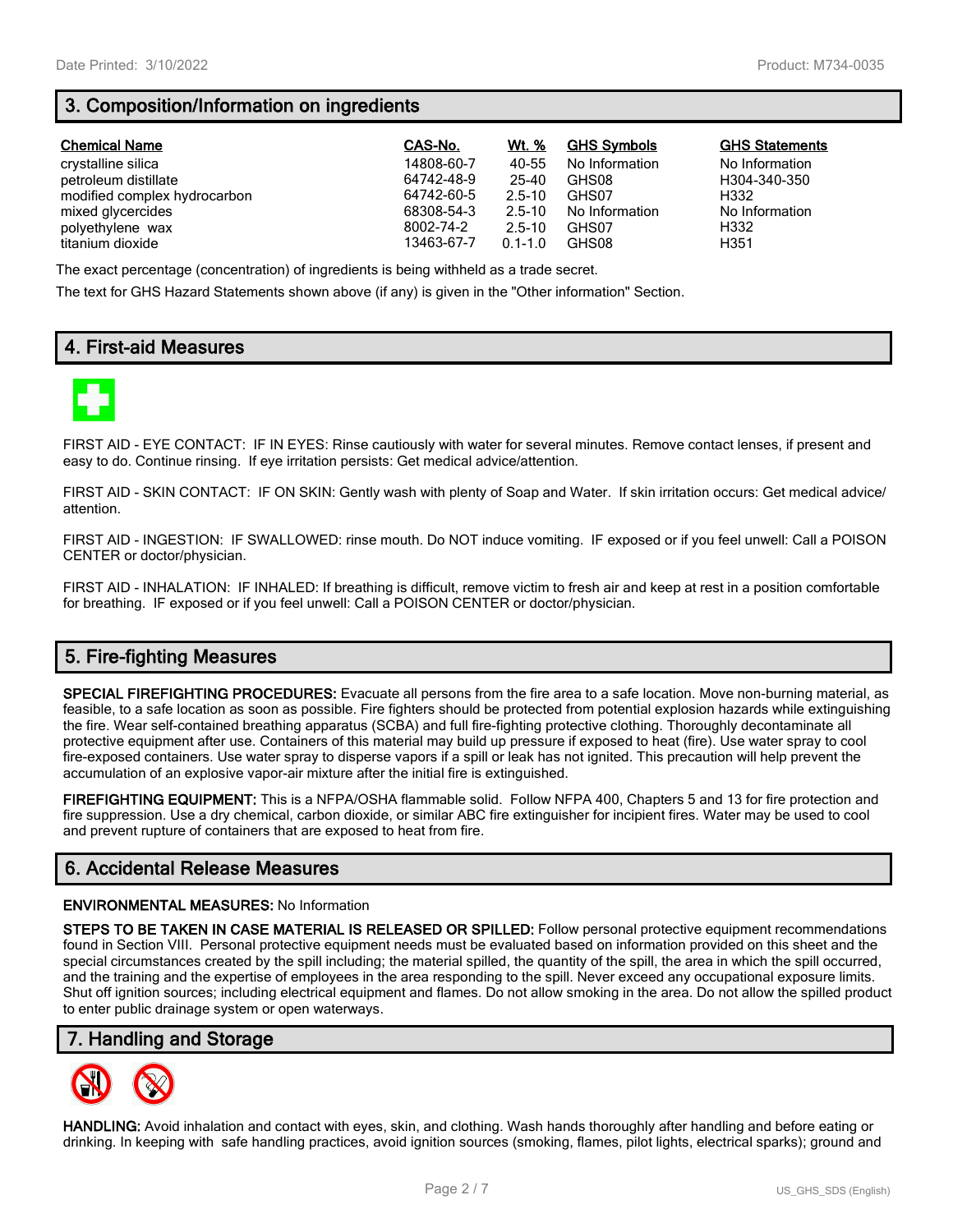bond containers when transferring the material to prevent static electricity sparks that could ignite vapor and use spark proof tools and explosion proof equipment. Empty containers may retain product residue or vapor. Do not pressurize, cut, weld, braze, solder, drill, grind, or expose container to heat, flame, sparks, static electricity, or other sources of ignition. Any of these actions can potentially cause an explosion that may lead to injury.

**STORAGE:** Keep containers closed when not in use. Store in cool well ventilated space away from incompatible materials.

## **8. Exposure Controls/Personal Protection**

| Ingredients with Occupational Exposure Limits |                         |                       |                     |                         |
|-----------------------------------------------|-------------------------|-----------------------|---------------------|-------------------------|
| <b>Chemical Name</b>                          | <b>ACGIH TLV-TWA</b>    | <b>ACGIH-TLV STEL</b> | <b>OSHA PEL-TWA</b> | <b>OSHA PEL-CEILING</b> |
| crystalline silica                            | $0.025 \,\mathrm{mg/m}$ | N.D.                  | $50 \mu q/m3$       | N.D.                    |
| petroleum distillate                          | N.D.                    | N.D.                  | N.D.                | N.D.                    |
| modified complex hydrocarbon                  | N.D.                    | N.D.                  | N.D.                | N.D.                    |
| mixed glycercides                             | N.D.                    | N.D.                  | N.D.                | N.D.                    |
| polyethylene wax                              | $2 \text{ mg/m}$ 3      | N.D.                  | N.D.                | N.D.                    |
| titanium dioxide                              | 10 mg/m $3$             | N.D.                  | 15 mg/m $3$         | N.D.                    |

**Further Advice: MEL = Maximum Exposure Limit OES = Occupational Exposure Standard SUP = Supplier's Recommendation Sk = Skin Sensitizer N.E. = Not Established N.D. = Not Determined**

#### **Personal Protection**



**RESPIRATORY PROTECTION:** In case of insufficient ventilation wear suitable respiratory equipment.

**SKIN PROTECTION:** Wear chemical resistant footwear and clothing such as gloves, an apron or a whole body suit as appropriate.



**EYE PROTECTION:** Safety glasses



**OTHER PROTECTIVE EQUIPMENT:** No Information



**HYGIENIC PRACTICES:** It is good practice to avoid contact with the product and/or its vapors, mists or dust by using appropriate protective measures. Wash thoroughly after handling and before eating or drinking.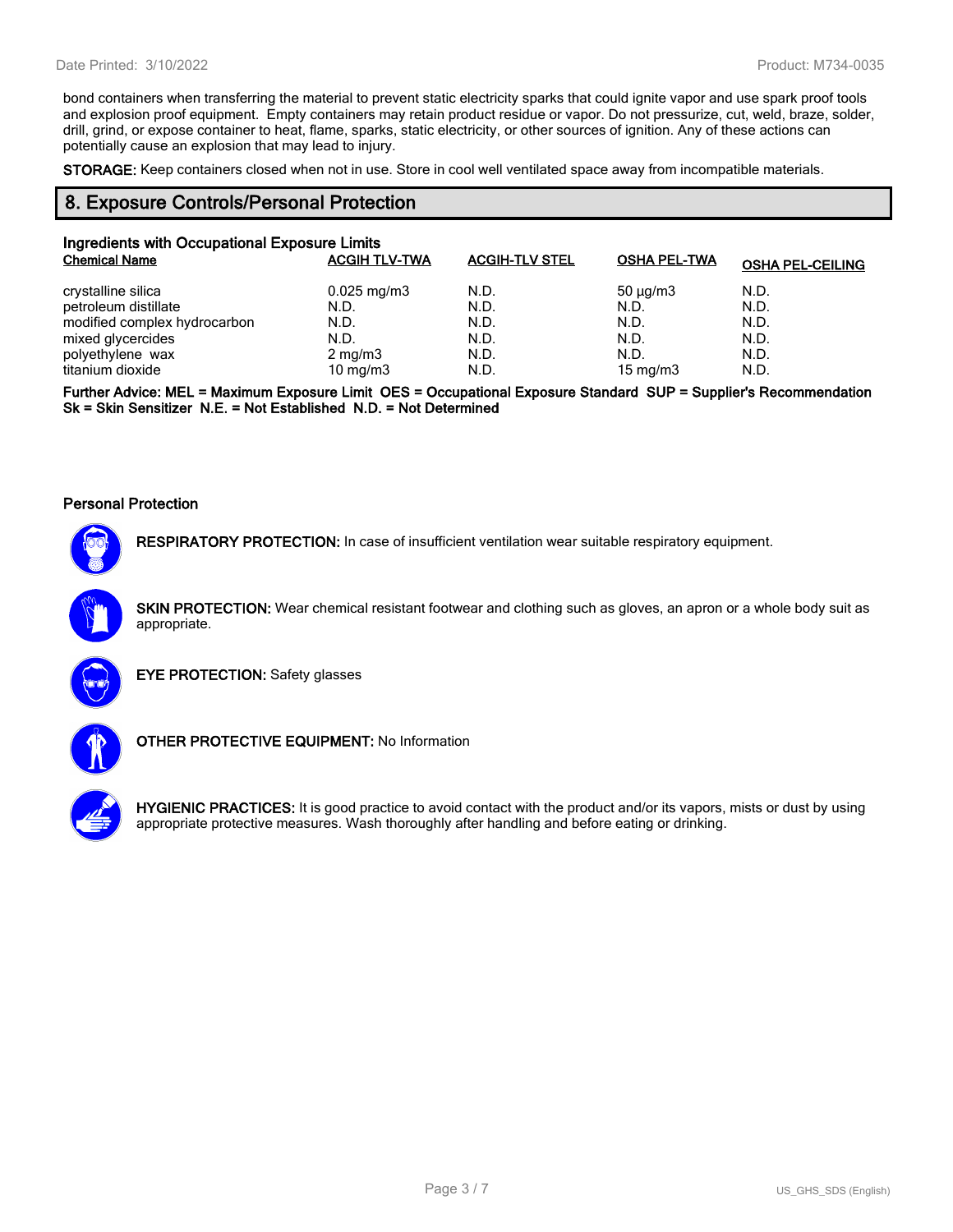**N.I. = No Information**

# **9. Physical and Chemical Properties**

| Appearance:                    | Solid                      | <b>Physical State:</b>                      | <b>SOLID</b>    |
|--------------------------------|----------------------------|---------------------------------------------|-----------------|
| Odor:                          | Oily Hydrocarbon           | <b>Odor Threshold:</b>                      | Not determined  |
| Density, g/cm3:                | 1.258                      | pH:                                         | Not determined  |
| Freeze Point, °F:              | Not determined             | <b>Viscosity:</b>                           | Not determined  |
| <b>Solubility in Water:</b>    | Not determined             | Partition Coefficient, n-octanol/<br>water: | Not determined  |
| Decomposition temperature, °F: | Not determined             | <b>Explosive Limits, %:</b>                 | Not determined  |
| Boiling Range, °F:             | Not determined             | Flash Point, °F:                            | 419 $\degree$ F |
| Combustibility:                | <b>Supports Combustion</b> | Auto-Ignition Temperature, °F:              | Not determined  |
| <b>Evaporation Rate:</b>       | Slower than Diethyl Ether  | Vapor Pressure, mmHq:                       | Not determined  |
| <b>Vapor Density:</b>          | Not determined             |                                             |                 |

# **10. Stability and reactivity**

**STABILITY:** Stable under normal conditions.

**CONDITIONS TO AVOID:** Heat, flames and sparks.

**INCOMPATIBILITY:** Acids, Bases, Oxidizing agents

**HAZARDOUS DECOMPOSITION PRODUCTS:** Not determined.

## **11. Toxicological information**

**Practical Experiences**

**EMERGENCY OVERVIEW:** No Information

**EFFECT OF OVEREXPOSURE - EYE CONTACT:** No Information

**EFFECT OF OVEREXPOSURE - INGESTION:** No Information

**EFFECT OF OVEREXPOSURE - INHALATION:** No Information

**EFFECT OF OVEREXPOSURE - SKIN CONTACT:** No Information

**CARCINOGENICITY:** May cause cancer.

This product contains Titanium Dioxide, which is listed by IARC as possibly carcinogenic to humans (Group 2B). This listing is based on inadequate evidence of carcinogenicity in humans and sufficient evidence in experimental animals. This classification is relevant when exposed to titanium dioxide in dust or powder form only, including cured product that is subject to sanding, grinding, cutting, or other surface preparation activities.

#### **PRIMARY ROUTE(S) OF ENTRY:**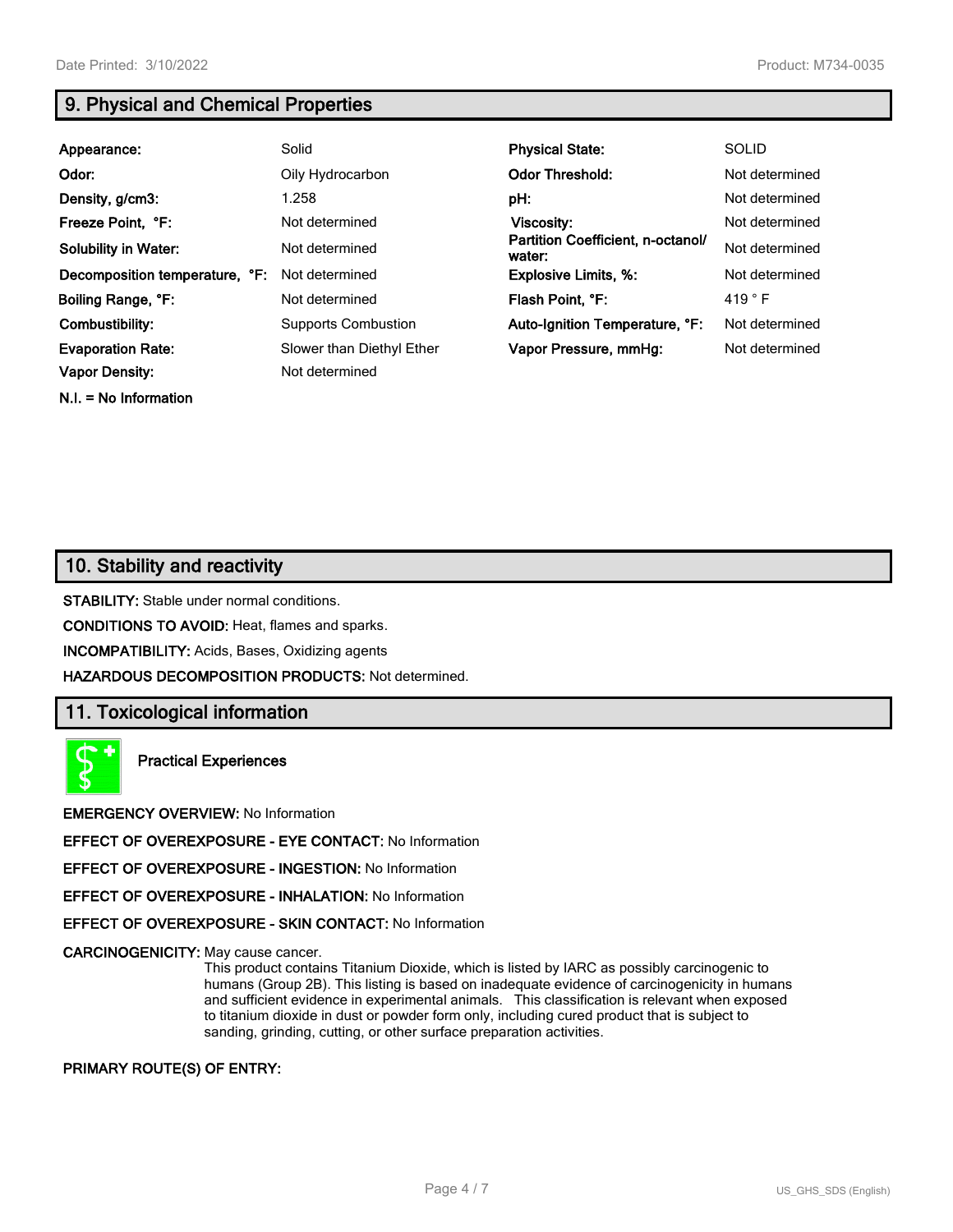# **Acute Toxicity Values**

## **The acute effects of this product have not been tested. Data on individual components are tabulated below**

| CAS-No.    | <b>Chemical Name</b>         | Oral LD50        | Dermal LD50                  | Vapor LC50   |
|------------|------------------------------|------------------|------------------------------|--------------|
| 14808-60-7 | crystalline silica           | >5000 mg/kg      | >5000 mg/kg                  | >20 mg/l Rat |
| 64742-48-9 | petroleum distillate         | >5000 mg/kg Rat  | >3160 mg/kg Rabbit           | >20 mg/L Rat |
| 64742-60-5 | modified complex hydrocarbon | >5000 mg/kg Rat  | >3600 mg/kg Rabbit           | >20          |
| 68308-54-3 | mixed glycercides            | >5001            | >5001                        | >20.1        |
| 8002-74-2  | polyethylene wax             | >3750 mg/kg Rat  | >3600 mg/kg Rabbit           | $>14$ ma/l   |
| 13463-67-7 | titanium dioxide             | >10000 mg/kg Rat | >10000 mg/kg Rabbit >20 mg/l |              |

#### **N.I. = No Information**

## **12. Ecological information**

**ECOLOGICAL INFORMATION:** Ecological evaluation of this material has not been performed; however, do not allow the product to be released to the environment without governmental approval/permits.

## **13. Disposal Information**



**Product**

**DISPOSAL METHOD:** Waste from this material may be a listed and/or characteristic hazardous waste. Dispose of material, contaminated absorbent, container and unused contents in accordance with local, state, and federal regulations.

**STEPS TO BE TAKEN IN CASE MATERIAL IS RELEASED OR SPILLED:** Follow personal protective equipment recommendations found in Section VIII. Personal protective equipment needs must be evaluated based on information provided on this sheet and the special circumstances created by the spill including; the material spilled, the quantity of the spill, the area in which the spill occurred, and the training and the expertise of employees in the area responding to the spill. Never exceed any occupational exposure limits. Shut off ignition sources; including electrical equipment and flames. Do not allow smoking in the area. Do not allow the spilled product to enter public drainage system or open waterways.

## **14. Transport Information**

**SPECIAL TRANSPORT PRECAUTIONS:** No Information

**DOT:** NOT RESTRICTED

**IATA:** NOT RESTRICTED

**IMDG:** NOT RESTRICTED

## **15. Regulatory Information**

## **U.S. Federal Regulations:**

#### **CERCLA - SARA Hazard Category**

This product has been reviewed according to the EPA 'Hazard Categories' promulgated under Sections 311 and 312 of the Superfund Amendment and Reauthorization Act of 1986 (SARA Title III) and is considered, under applicable definitions, to meet the following categories:

Fire Hazard, Chronic Health Hazard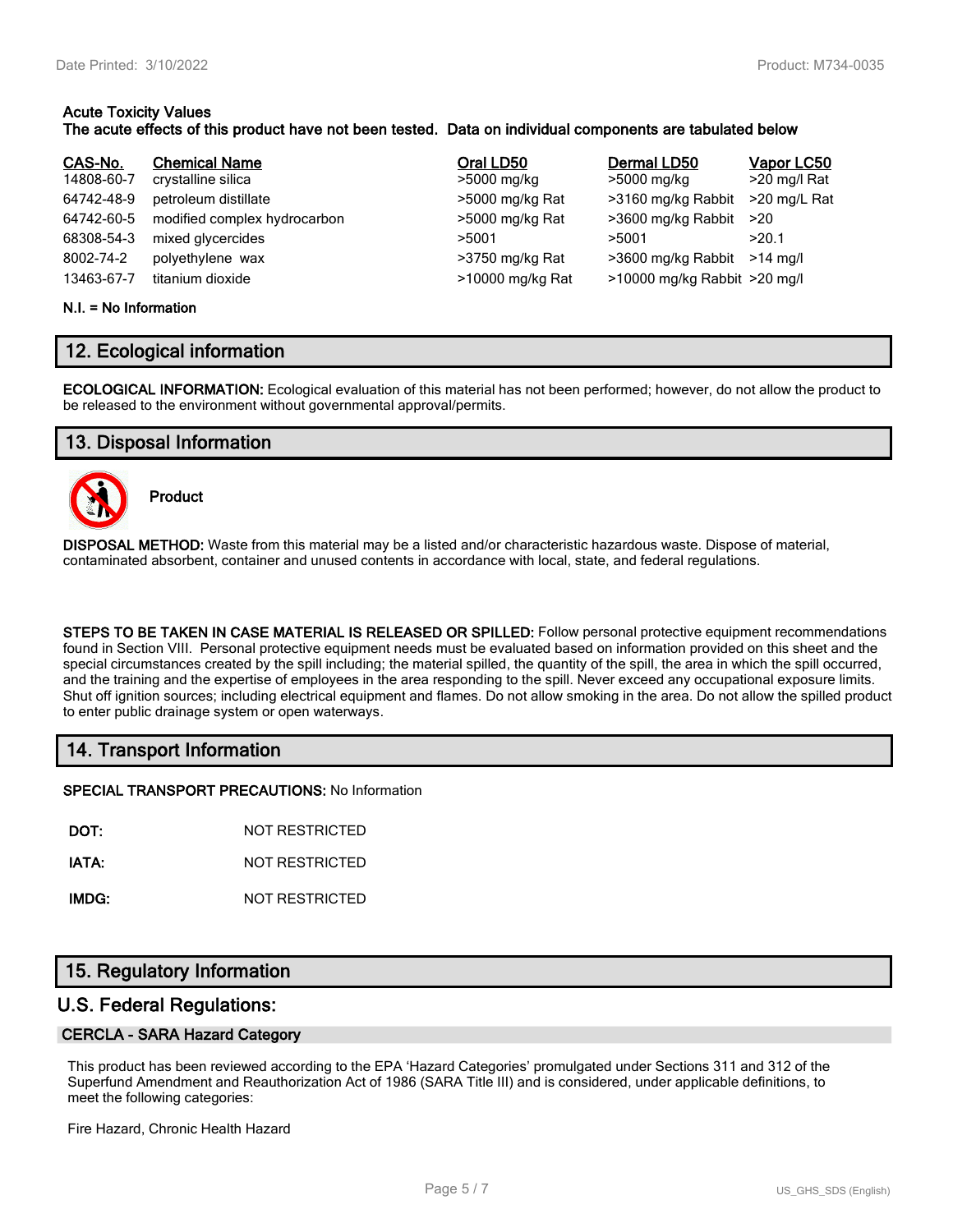#### **SARA SECTION 313**

This product contains the following substances subject to the reporting requirements of Section 313 of Title III of the Superfund Amendment and Reauthorization Act of 1986 and 40 CFR part 372:

No Sara 313 components exist in this product.

#### **TOXIC SUBSTANCES CONTROL ACT**

This product contains the following chemical substances subject to the reporting requirements of TSCA 12(B) if exported from the United States:

#### **Chemical Name CAS-No.**

zinc 7440-66-6 lead 7439-92-1

# **U.S. State Regulations:**

## **CALIFORNIA PROPOSITION 65**

WARNING: Cancer and Reproductive Harm - www.P65Warnings.ca.gov.

Crystalline Silica, Cancer, 43.2957% Cadmium, Reproductive Harm, 0%

## **16. Other Information**

| <b>Revision Date:</b>       | 2/28/2022                                                                                                                                                                                                                                                                                                                                                                            | <b>Supersedes Date:</b> | 7/25/2021 |
|-----------------------------|--------------------------------------------------------------------------------------------------------------------------------------------------------------------------------------------------------------------------------------------------------------------------------------------------------------------------------------------------------------------------------------|-------------------------|-----------|
| <b>Reason for revision:</b> | <b>Product Composition Changed</b><br>Substance Hazard Threshold % Changed<br>Substance and/or Product Properties Changed in Section(s):<br>01 - Product Information<br>02 - Hazards Identification<br>03 - Composition/Information on Ingredients<br>09 - Physical & Chemical Information<br>15 - Regulatory Information<br>16 - Other Information<br>Revision Statement(s) Changed |                         |           |
| Datasheet produced by:      | <b>Regulatory Department</b>                                                                                                                                                                                                                                                                                                                                                         |                         |           |
| <b>HMIS Ratings:</b>        |                                                                                                                                                                                                                                                                                                                                                                                      |                         |           |

| . .<br>-<br>ле<br><br><br> |  |  | - --<br>$ -$<br>.<br>лил |  |
|----------------------------|--|--|--------------------------|--|
|                            |  |  |                          |  |

## **Volatile Organic Compounds, gr/ltr:** 404

#### **Text for GHS Hazard Statements shown in Section 3 describing each ingredient:**

| H304 | May be fatal if swallowed and enters airways.                   |
|------|-----------------------------------------------------------------|
| H332 | Harmful if inhaled.                                             |
| H340 | May cause genetic defects.                                      |
| H350 | May cause cancer.                                               |
| H351 | Suspected of causing cancer.                                    |
|      | cons for CHS Dictograms shown in Section 3 describing each ingr |

# **Icons for GHS Pictograms shown in Section 3 describing each ingredient:**

**GHS07**